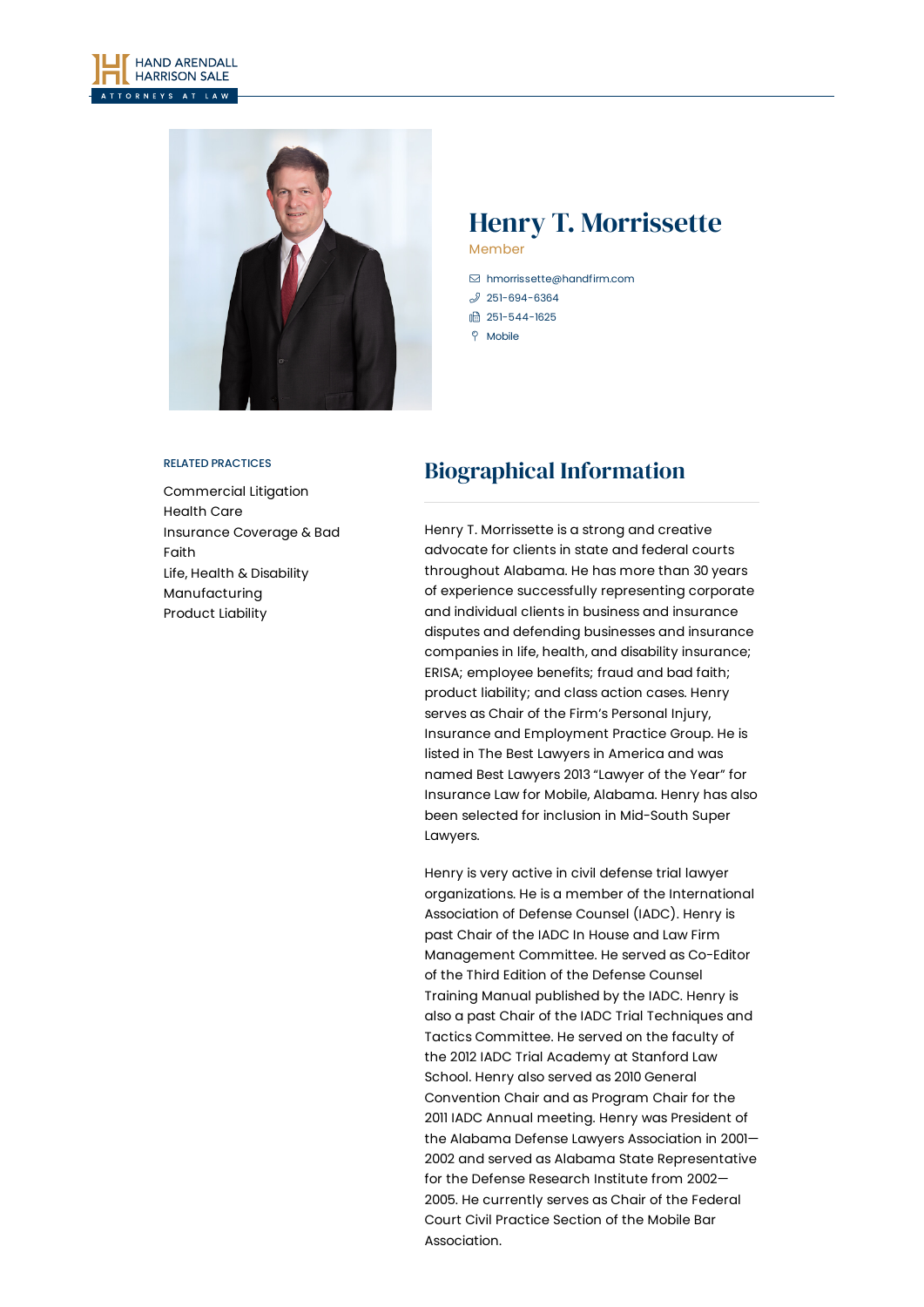Henry is actively involved in the Mobile community. He is a former member of the Board of Directors of the Mobile Area Chamber of Commerce and served as Vice Chair for Economic Development. Henry served as the Co-Chair of the Mobile Connect Program for the Mobile Area Chamber of Commerce. Henry served as President of the Mobile Arts Council in 2012. He also volunteers his time with the South Alabama Volunteer Lawyers Program. Henry and his wife, Beth, live near Downtown Mobile.

## Admissions

- Alabama State Bar, 1991
- United States Supreme Court, 2002
- United States Courts of Appeals:
- Eleventh U.S. Circuit Court of Appeals, 1992
- United States District Courts: Southern District of Alabama, 1991
- Middle District of Alabama, 1992
- Northern District of Alabama, 1992

### **Education**

- J.D., University of Alabama Law School, 1991
	- Alabama Law Review
	- Trial Advocacy Competition Team
	- Dean M. Leight Harrison Award
	- \* Hugo Black Scholar
	- Order of Coif
- B.A., Vanderbilt University, cum laude, 1988

## Additional Information

### **Civic and Professional Affiliations**

- Mobile Area Chamber of Commerce (Board of Directors 2016—2018)
- IADC (Chair, In-House and Law Firm Management Committee 2019—2021)
- DRI (Alabama State Representative 2002—2005)
- ADLA (President 2001—2002)
- Federal Court Civil Practice Section Mobile Bar Association (Chair, 2022)
- South Alabama Volunteer Lawyers Program

### Publications and Presentations

- Long Live the Debatable Reason The Current Status of Alabama Bad Faith Law and Strategies for Defending Bad Faith Claims, 2020 Defense Lawyers' Association Meeting
- [In-House](https://www.spreaker.com/user/iadc/in-house-insights-for-outside-counsel-he?utm_medium=widget&utm_source=user%3A10931072&utm_term=episode_title) Insights for Outside Counsel, International Association of Defense Counsel Speaks Podcast Series